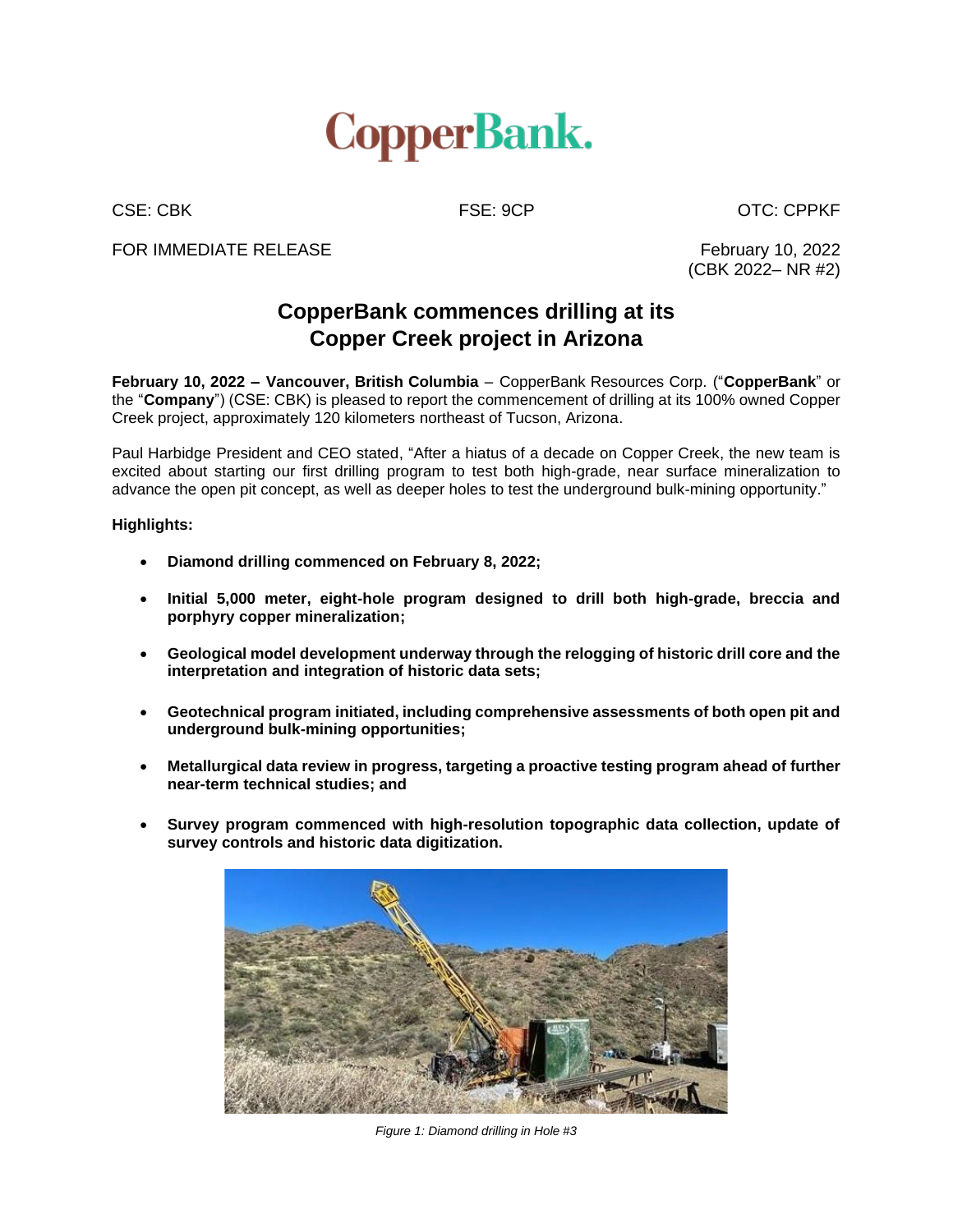## **Copper Creek Phase I Drilling Program (refer Figure 2 below)**

The diamond drilling program is designed to test previously undrilled areas between zones of known highgrade mineralization, confirm historic drill results, obtain geotechnical information needed to advance mine planning, provide samples for metallurgical test work and commence hydrogeological studies, as outlined below:



*Figure 2: 2022 Phase I Drilling Program – Copper Creek, Arizona, USA*

- *Hole #1 (~500 meters)*: Drilled from Childs-Adwinkle to Mammoth breccias (north to south) to provide infill drilling between the Childs-Adwinkle, White Bear and Mammoth breccias. Additionally, it will provide geotechnical information and seek to confirm historic drilling results from the Mammoth breccia.
- *Hole #2 (~450 meters)*: Drilled below the Glory Hole breccia (north-northwest to south-southeast) at the northwestern margin of the resource area and aiming to confirm mineralization hosted in several high-grade breccias.
- *Hole #3 (~500 meters)*: Drilled from the Glory Hole breccia southeast towards the Copper Prince breccia, targeting confirmation of high-grade mineralization at the Copper Prince breccia, in addition to testing the previously undrilled area between the Glory Hole and Copper Prince breccias.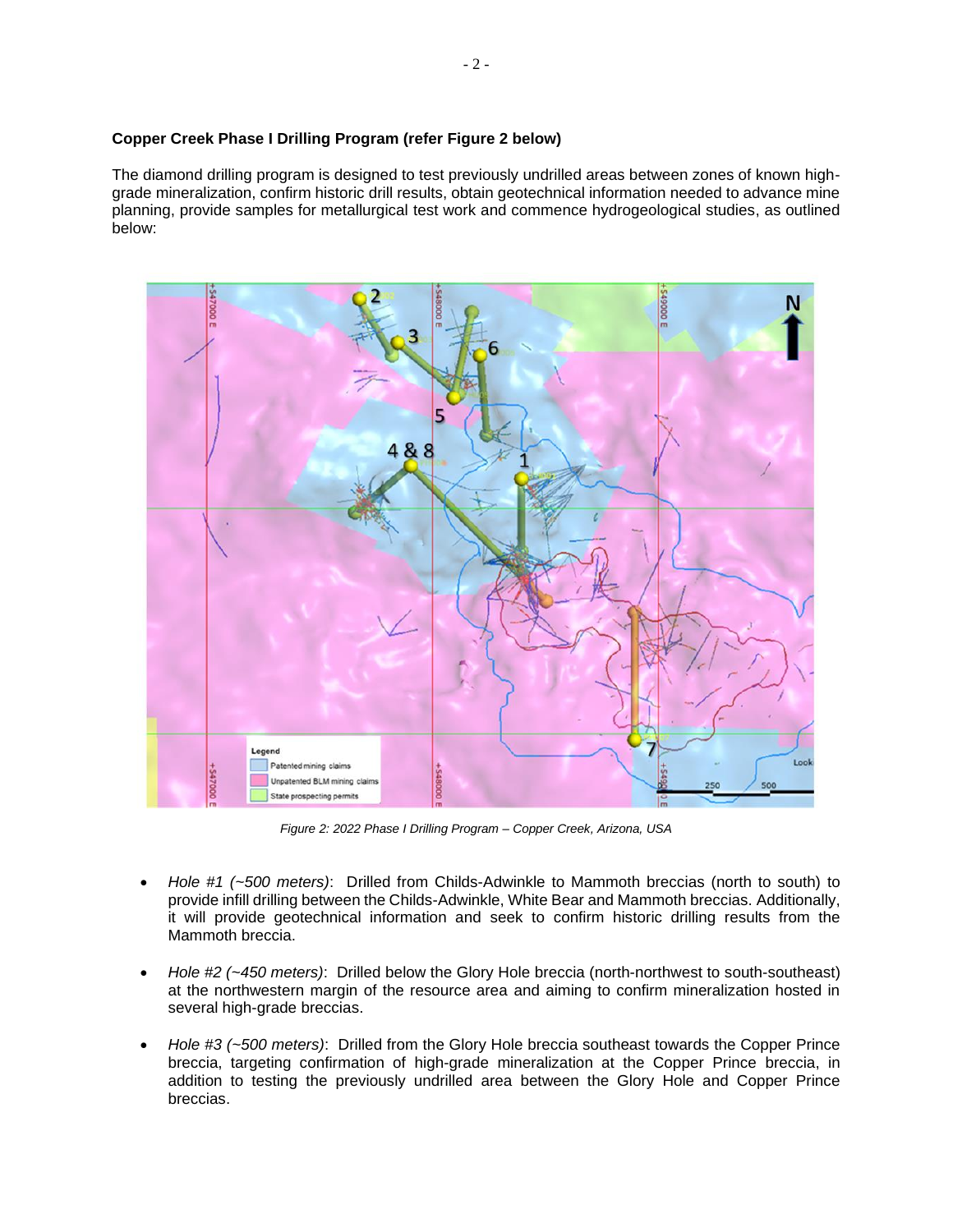- *Hole #4 (~1,200 meters)*: Angled from northwest to southeast across the Copper Creek fault to the Keel deposit – the longest of the planned holes designed to provide geotechnical and structural information to support the open pit potential – targeting the upper portion of the Keel high-grade zone below the Mammoth breccia. Instrumentation will be installed to gather hydrogeological data.
- *Hole #5 (~550 meters)*: Drilled from the Copper Prince to the Copper Giant breccia to the north, this infill drill hole is expected to expand the existing resource and extend the Copper Giant breccia below its current known extent.
- *Hole #6 (~500 meters)*: Drilled from the Copper Giant to the Copper Prince breccia to the south and intended to further define the eastward extent of the Copper Prince breccia, while allowing for drill results below known breccia bodies to the south.
- *Hole #7 (~800 meters)*: Angled to the north across the American Eagle resource, targeting an area of mineralization above the American Eagle porphyry deposit, while providing geotechnical information for the planned underground mine design. Instrumentation will be installed to gather hydrogeological data.
- *Hole #8 (~500 meters)*: Drilled from northeast to southwest below the Old Reliable historic mining location – for which no data exists below 300 meters from surface – and is designed to test the areas below the breccia and to the northeast of known mineralization.

In parallel with the drilling program, a geological model for the Copper Creek deposit is under development to support a new Mineral Resource Estimate, currently expected to be completed in the third quarter of 2022. The scope of work includes an audit of previous logging, relogging of select drill core, assaying of previous unsampled core, collection of hyperspectral data and the interpretation and integration of multiple technical datasets including lithology, petrography, geochemistry and geophysics.

Zach Allwright, VP Projects and Evaluations stated, "The team has taken a proactive approach to data gathering at Copper Creek to ensure the highest quality technical assessment can be delivered. As such, the comprehensive geotechnical program encompasses photo logging, televiewer deployment in key drillholes, structural analysis and geotechnical interpretation. A preliminary review of existing metallurgical data is underway to drive an effective and rigorous metallurgical test work program later this year to complement the historic data and studies."

### **Qualified Person(s)**

The technical information in this news release has been reviewed and approved by CopperBank's VP of Exploration, Dr. Thomas Bissig, P.Geo, and CopperBank's VP of Projects and Evaluations, Zach Allwright, P.Eng, both of whom are Qualified Persons as defined by National Instrument 43-101 – *Standards of Disclosure for Mineral Projects*.

## **About CopperBank**

CopperBank is a Canadian exploration company focused on advancing two copper projects in The United States of America. The Company trades on the Canadian Securities Exchange under the symbol "CBK". For additional information please contact:

|         | Paul Harbidge President and CEO |
|---------|---------------------------------|
| Phone   | 778-987-2761                    |
| E-mail  | pharbidge@copperbankcorp.com    |
| Website | www.copperbankcorp.com          |

#### *Cautionary Note on Forward Looking Statements*

*Some of the statements in this news release, other than statements of historical fact, are "forward-looking statements" and are based on the opinions and estimates of management as of the date such statements are made and are necessarily based on estimates and assumptions that are inherently subject to known and unknown risks, uncertainties and other factors that may cause actual results,*